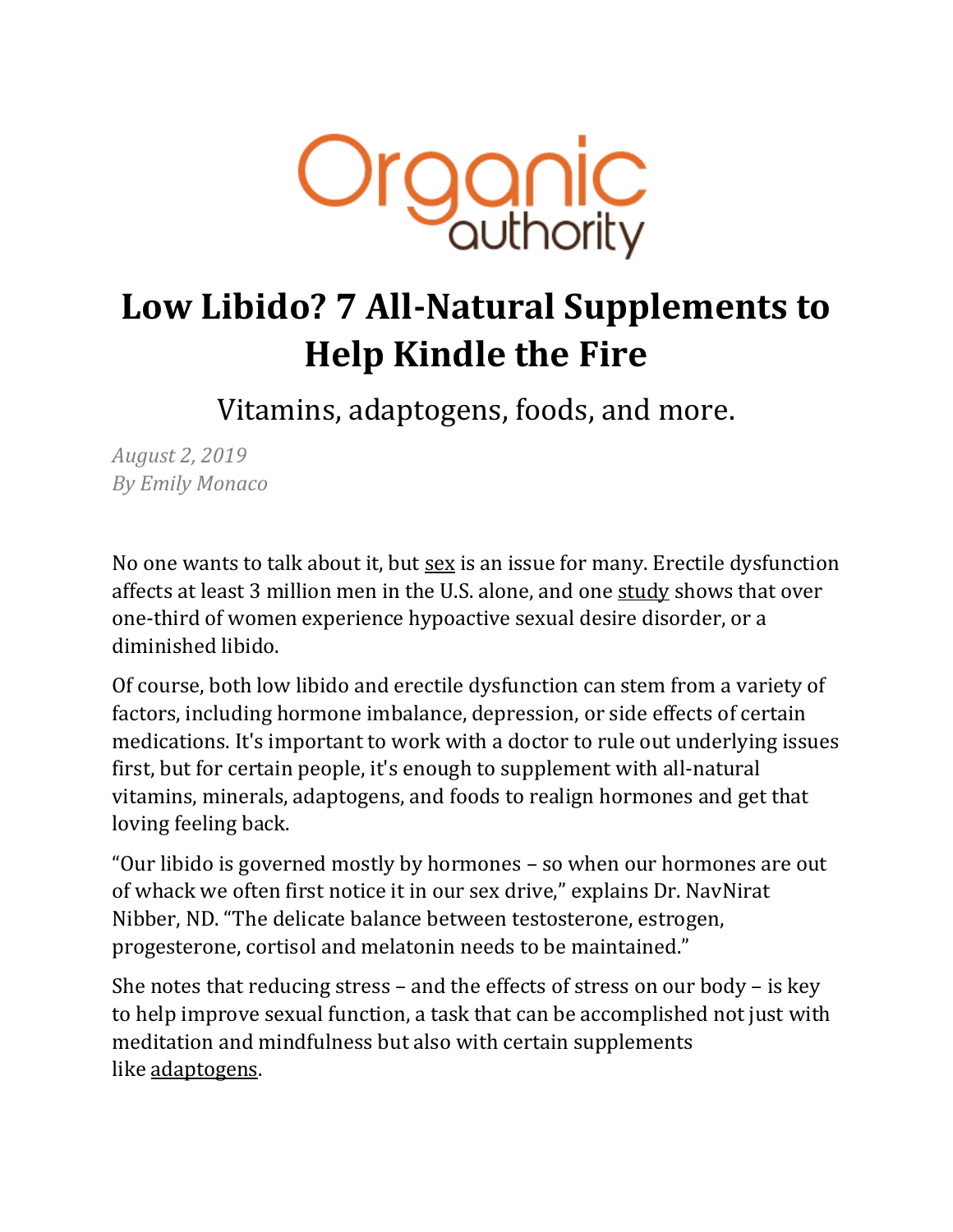"It's our physiology and brain chemistry – neurochemicals such as serotonin, dopamine and GABA – that ultimately drive and determine our emotions, moods, and our ability to be both relaxed and alert so we can get the most out of intimacy," explains [Marta Montenegro](https://www.ivfmd.com/about-us/providers/marta-montenegro/) MS, MF, CSCS, SFN, NSCA-CPT, a Miami, Fla.-based nutrition fertility lifestyles specialist at [IVFMD.](https://www.ivfmd.com/) She notes that these neurotransmitters can increase alertness and decrease anxiety, improving sexual function and overall sex life.

With this in mind, here are seven all-natural supplements that can help you heat things up in the bedroom again.

### 1. A Good Multivitamin

While some sexual problems are linked to specific deficiencies or other issues, for many, the problem is much simpler, according to Arielle Levitan, M.D., cofounder of Vous Vitamin, LLC and author of ["The Vitamin Solution.](https://rstyle.me/+G5js43nU4ecwr0VnB_DHdw)"

"While everyone is looking for a magical pill to boost sex drive and satisfaction, there is no one magic pill," she explains. "It turns out that taking the optimal combination of daily vitamins for your personal profile is the best way to address this."

She recommends a daily vitamin containing B vitamins, magnesium, iron, and vitamin D to help improve general energy and, by extension, libido.

Vitamin D3, specifically, can improve the production of sex hormones in both men and women, according to Calloway Cook, founder of herbal supplement company [Illuminate Labs.](https://illuminatelabs.io/)

"This vitamin, which our skin produces when in contact with the sun, regulates sex hormone production to a large degree in both men and women," explains Cook. "Supplementing Vitamin D in those already replete in the vitamin won't have an effect, but fixing a deficiency can improve libido. This is because Vitamin D deficiency can cause artificially lowered testosterone."

Try: [New Chapter's Every Woman Multi Vitamin](https://rstyle.me/+iyVT2P9YIAhZhcbMLK0Mpw) (\$343.93/120 tablets) or [Men's Life Multivitamin](https://rstyle.me/+zPJTYQ7bTZk1OylNPM6rPg) (\$26.95/60 capsules)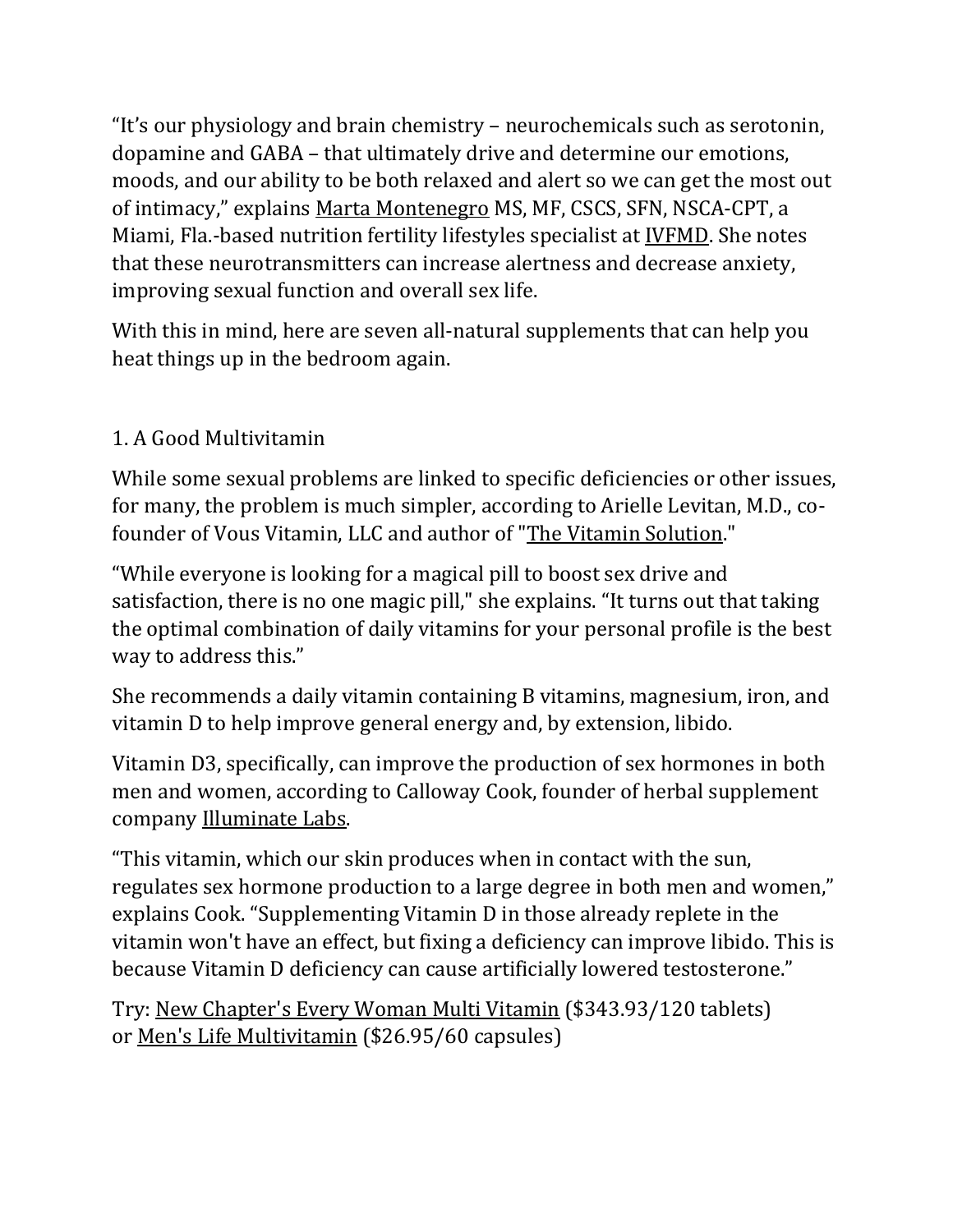#### 2. Maca

This powerful adaptogen is a root native to Peru, used, among other things, for its libido-enhancing effects, which have been proven by double-blind, randomized human [studies.](https://www.ncbi.nlm.nih.gov/pmc/articles/PMC3614644/)

Ryan Bradford of [Wonder Labs](http://www.wonderlabs.com/) notes that maca can be beneficial for sexual health in both men with erectile dysfunction and post-menopausal women. Studies have shown that maca can even help those whose lost libido stems from use of [anti-depressant medications.](https://www.ncbi.nlm.nih.gov/pmc/articles/PMC6494062/)

Try: [Navitas' Organic Maca](https://rstyle.me/+PzWA7wfr_a21K-mQztIOfA) (\$18.79/16 ounces powder)

### 3. L-Citrulline

Don't be scared off by this amino acid's fancy name. Naturally produced in the body and present in food sources like watermelon, L-Citrulline has been found to increase the production of nitric oxide in the body which, explains Cook, dilates blood vessels and reduces blood pressure, helping to increase erection quality, especially in men with high blood pressure. Since, as Pam Machemehl Helmly, CN, founder and chief science officer of [Wellnicity,](https://www.wellnicity.com/) explains, most standard American diets do not have enough of the nitrate-rich vegetables to help with ED and libido, supplementing can be helpful.

Montenegro agrees.

"Nitric oxide is a vascular dilator for our arteries and it's what helps drive blood flow, essential to arousal for our sexual organs," she says, noting that other amino acids, like L-arginine, and vitamins like vitamin C and folate, can also increase nitric oxide in the body.

"Ingesting foods with these nutrients can also help reduce levels of your stress hormone, cortisol, and therefore help you feel more relaxed," she continues, suggesting shrimp, peanuts, strawberries, and kiwi.

Try: [Source Naturals' L-Citrulline](https://rstyle.me/+V54D9qEgEJhcOvk4sSI81g) (\$19.99/120 capsules), in addition to consuming foods that promote production of nitric oxide.

### 4. L-Tyrosine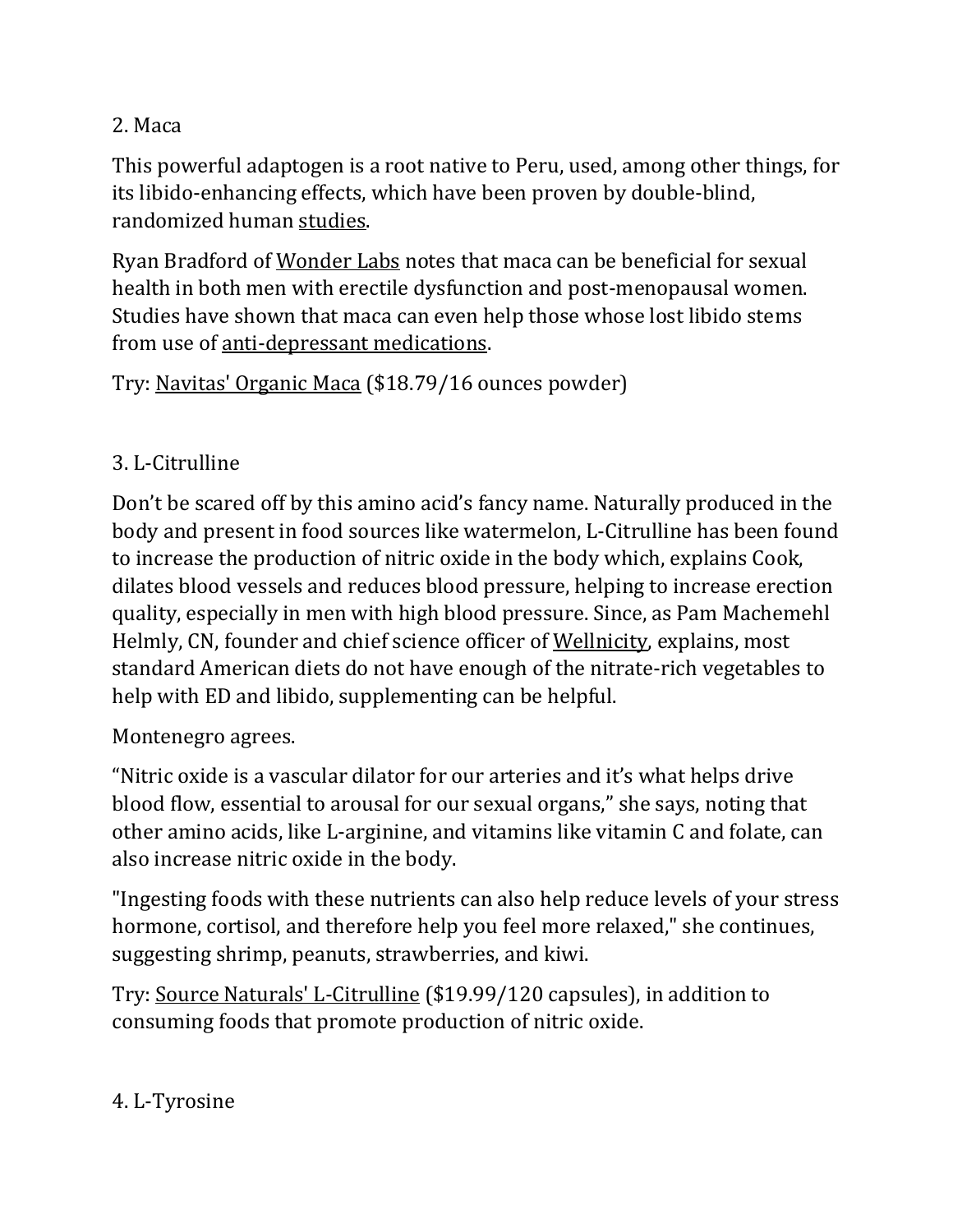Amino acid L-Tyrosine can help increase libido by increasing dopamine levels, according to Montenegro.

"When we consider foods that can help you increase your alertness, that get you energized and that promote what we like to call your *moj*o, then we need to be thinking about foods that help increase our dopamine levels," she explains.

Foods rich in L-Tyrosine include sesame seeds and pumpkin seeds.

Try: [Now's L-Tyrosine](https://rstyle.me/+-5owv_NspGMIIrgfoWKqLA) (\$9.99/120 capsules)

## 5. Tryptophan and Choline

Sex drive is also reliant on our sense of wellbeing and calm, according to Montenegro. To improve this, ingesting foods that encourage the production of serotonin and GABA is essential – and both tryptophan and choline can do that.

Montenegro notes that these amino acids are present in salmon, almonds, walnuts, spinach, and eggs.

Try: [Amazing Nutrition's L-Tryptophan](https://rstyle.me/+Nx-2iuggVPf-CMDziz1WkQ) (\$11.86/60 capsules) and [Country](https://rstyle.me/+MknlNbkMxvBamnJp_IKRBw)  [Life's Phosphatidyl Choline Complex](https://rstyle.me/+MknlNbkMxvBamnJp_IKRBw) (\$23.39/200 softgels)

## 6. Panax Ginseng

This traditional Chinese remedy has been used for thousands of years to increase energy and physical endurance. The clinically [tested](https://www.ncbi.nlm.nih.gov/pmc/articles/PMC3861174/) aphrodisiac increases stamina and endurance in both men and women.

Try: [Herbal Terra's Ginseng Tincture](https://rstyle.me/+-y6cpXkpozAXlfwjn0zZAQ) (\$17.95/2 fl. oz.)

## 7. CBD Oil

CBD oil is the natural health world's most recent darling, and in addition to its purported powers as an anti-anxiety, anti-epileptic, and anti-cancer supplement, CBD may help boost tired libidos.

"When it comes to erectile dysfunction, there are three issues that occur," explains Richie Jaynes, founder of [HempLyfe](https://hemplyfe.net/). "One is physical; two is